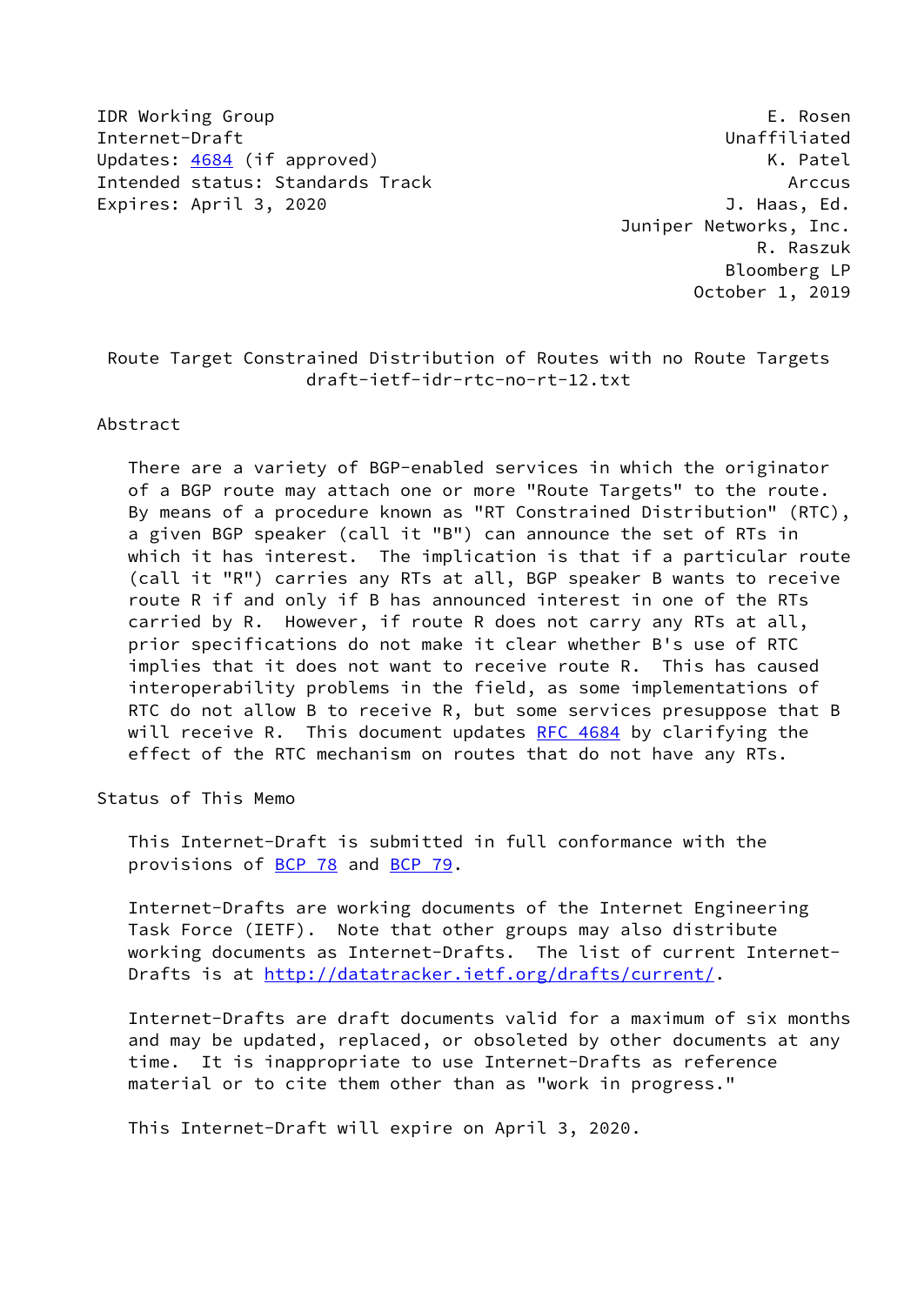<span id="page-1-1"></span>Internet-Draft RTC Behavior w/o RTs October 2019

Copyright Notice

 Copyright (c) 2019 IETF Trust and the persons identified as the document authors. All rights reserved.

This document is subject to **[BCP 78](https://datatracker.ietf.org/doc/pdf/bcp78)** and the IETF Trust's Legal Provisions Relating to IETF Documents [\(http://trustee.ietf.org/license-info](http://trustee.ietf.org/license-info)) in effect on the date of publication of this document. Please review these documents carefully, as they describe your rights and restrictions with respect to this document. Code Components extracted from this document must include Simplified BSD License text as described in Section 4.e of the Trust Legal Provisions and are provided without warranty as described in the Simplified BSD License.

## Table of Contents

|  | 2. Some Deployment Scenarios 4 |  |
|--|--------------------------------|--|
|  |                                |  |
|  |                                |  |
|  |                                |  |
|  |                                |  |
|  | 6.1. Normative References 5    |  |
|  | 6.2. Informative References 6  |  |
|  |                                |  |

## <span id="page-1-0"></span>[1](#page-1-0). Introduction

 A BGP route can carry a particular type of BGP path attribute known as an "Extended Communities Attribute" [\[RFC4360](https://datatracker.ietf.org/doc/pdf/rfc4360)]. Each such attribute can contain a variable number of typed communities. Certain typed communities are known as "Route Targets" (RTs)  $([RFC4360], [RFC4364]).$  $([RFC4360], [RFC4364]).$  $([RFC4360], [RFC4364]).$  $([RFC4360], [RFC4364]).$  $([RFC4360], [RFC4364]).$ 

 [RFC4684] defines a procedure, known as "RT Constrained Distribution" (RTC) that allows a BGP speaker to advertise its interest in a particular set of RTs. It does so by advertising "RT membership information". (See [\[RFC4684](https://datatracker.ietf.org/doc/pdf/rfc4684)] for details.) It may advertise RT membership for any number of RTs. By advertising membership for a particular RT, a BGP speaker declares that it is interested in receiving BGP routes that carry that RT.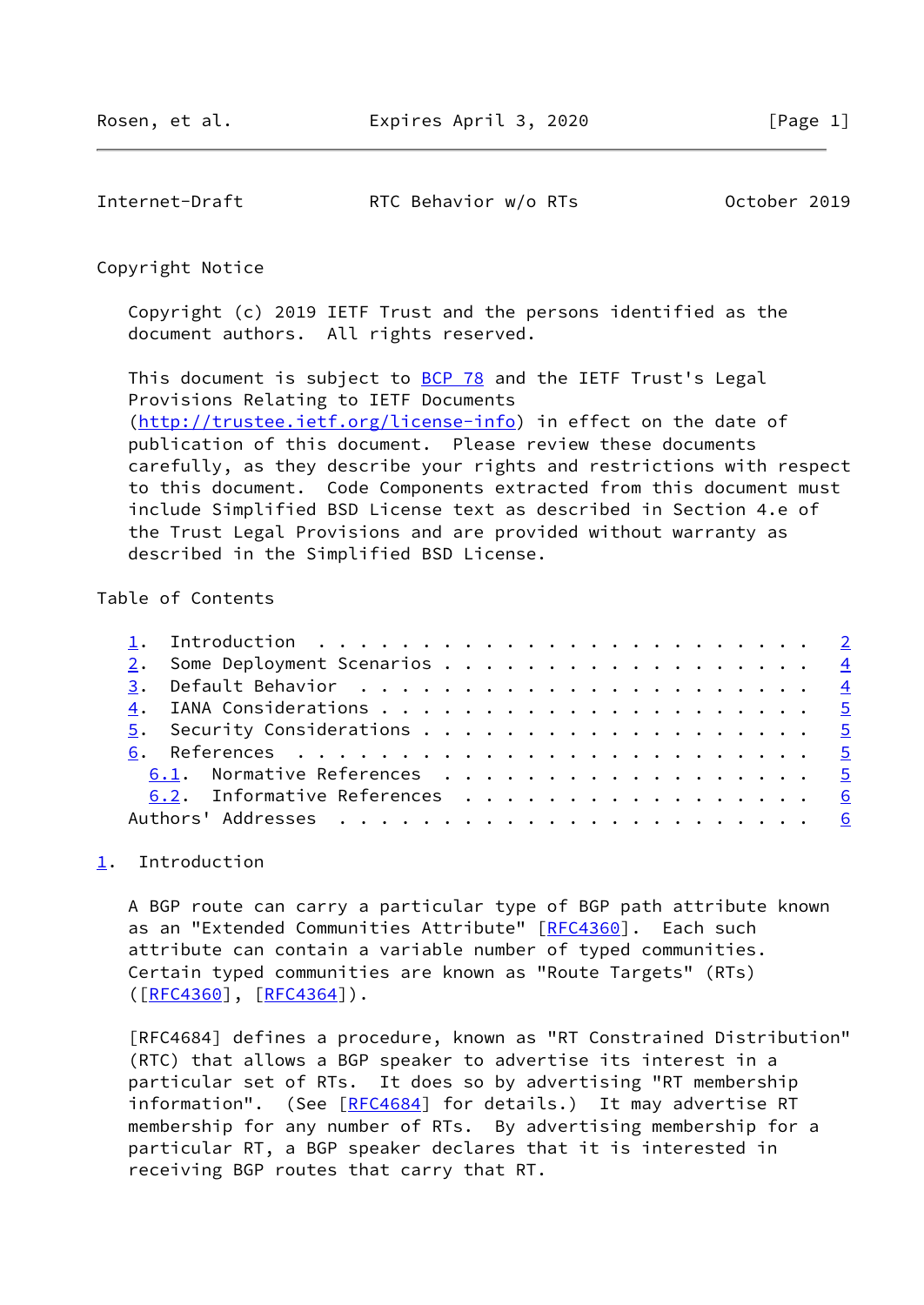If RTC is enabled on a particular BGP session, the session must be provisioned with the set of "address family" and "subsequent address family" values (AFI/SAFIs) to which RTC is to be applied. In [\[RFC4684](https://datatracker.ietf.org/doc/pdf/rfc4684)] it is implicitly assumed that RTC will only be applied to AFI/SAFIs for which all the routes carry RTs. When this assumption

Rosen, et al. **Expires April 3, 2020** [Page 2]

Internet-Draft RTC Behavior w/o RTs October 2019

 is true, the RTC semantics are clear. A BGP speaker advertising its interest in RT1, RT2, ..., RTk is saying that, for the AFI/SAFIs to which RTC is being applied, it is interested in any route that carries at least one of those RTs, and it is not interested in any route that does not carry at least one of those RTs.

However, [\[RFC4684](https://datatracker.ietf.org/doc/pdf/rfc4684)] does not specify how the RTC procedures are to be applied to AFI/SAFIs whose routes sometimes carry RTs and sometimes do not. Consider a BGP session between routers R1 and R2, where R1 has advertised its interest in RT1, RT2, ..., RTk, and RTC is being applied to a particular AFI/SAFI. Suppose R2 has a route of that AFI/SAFI, and that route carries no RTs. Should R2 advertise this route to R1 or not?

 There are two possible answers to this question, each of which seems prima facie reasonable:

- o No, R2 should not advertise the route, because it belongs to an AFI/SAFI to which RTC is being applied, and the route does not carry any of the RTs in which R1 is interested.
- o Yes, R2 should advertise the route; since the route carries no RTs, the intention of the route's originator is that the distribution of the route not be constrained by the RTC mechanism.

 As might be expected, "one size does not fit all". The best answer depends upon the particular deployment scenario, and upon the particular AFI/SAFI to which RTC is being applied.

[Section 3](#page-4-0) defines a default behavior for existing AFI/SAFIs. This default behavior ensures proper operation when RTC is applied to an existing AFI/SAFI. The default behavior may of course be overridden by local policy.

 [Section 3](#page-4-0) also defines a default "default behavior" for new AFI/ SAFIs. When a new AFI/SAFI is defined, the specification defining it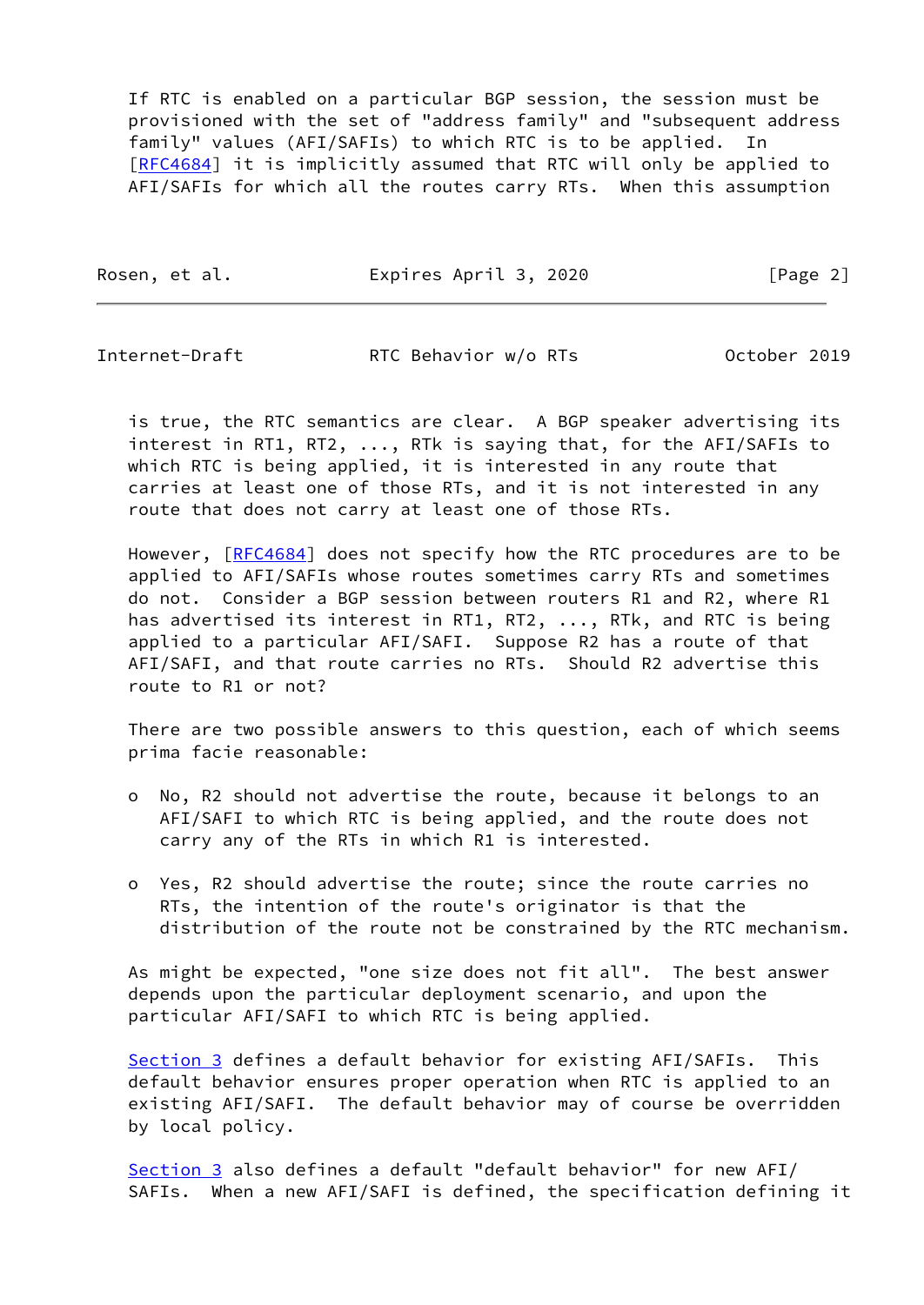may specify a different default behavior; otherwise the default default behavior will apply.

 The key words "MUST", "MUST NOT", "REQUIRED", "SHALL", "SHALL NOT", "SHOULD", "SHOULD NOT", "RECOMMENDED", "NOT RECOMMENDED", "MAY", and "OPTIONAL" in this document are to be interpreted as described in [\[RFC2119](https://datatracker.ietf.org/doc/pdf/rfc2119)].

Rosen, et al. Expires April 3, 2020 [Page 3]

<span id="page-3-1"></span>

Internet-Draft RTC Behavior w/o RTs October 2019

<span id="page-3-0"></span>[2](#page-3-0). Some Deployment Scenarios

 The lack of a clearly defined default behavior for applying RTC to routes that carry no RTs is problematic in at least three scenarios.

- o [[RFC6037\]](https://datatracker.ietf.org/doc/pdf/rfc6037) describes a deployed Multicast VPN (MVPN) solution. It defines a BGP SAFI known as "MDT-SAFI". Routes with this SAFI may carry RTs, but are not required to do so. In order for the procedures of [\[RFC6037](https://datatracker.ietf.org/doc/pdf/rfc6037)] to work properly, if an MDT-SAFI route does not carry any RTs, the distribution of that route MUST NOT be constrained by RTC. However, if an MDT-SAFI route does carry one or more RTs, its distribution SHOULD be constrained by RTC.
- o [[RFC7716\]](https://datatracker.ietf.org/doc/pdf/rfc7716) specifies a way to provide "Global Table Multicast" (as opposed to VPN multicast), using procedures that are very similar to those described in [\[RFC6513](https://datatracker.ietf.org/doc/pdf/rfc6513)] and [\[RFC6514](https://datatracker.ietf.org/doc/pdf/rfc6514)] for MVPN. In particular, it uses routes of the MCAST-VPN SAFI that is defined in [[RFC6514](https://datatracker.ietf.org/doc/pdf/rfc6514)]. When used for MVPN, each MCAST-VPN route carries at least one RT. However, when used for Global Table Multicast, it is optional for certain MCAST-VPN routes to carry RTs. In order for the procedures of [\[RFC7716](https://datatracker.ietf.org/doc/pdf/rfc7716)] to work properly, if an MCAST-VPN route does not carry any RTs, the distribution of that route MUST NOT be constrained by RTC.
- o Typically, Route Targets have been carried only by routes that are distributed as part of a VPN service (or the Global Table Multicast service mentioned above). However, it may be desirable to be able to place RTs on non-VPN routes (e.g., on unicast IPv4 or IPv6 routes) and then to use RTC to constrain the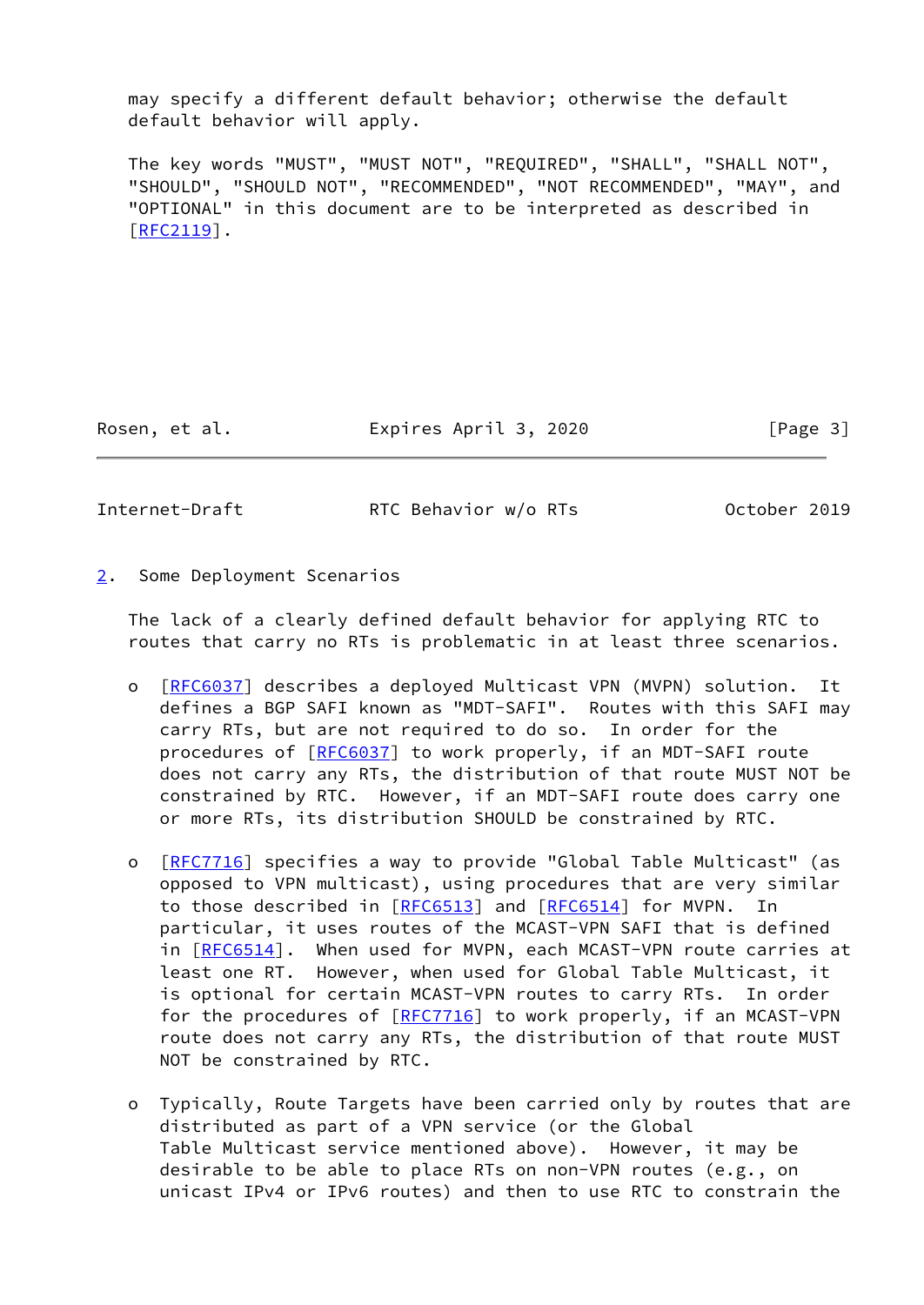delivery of the non-VPN routes. For example, if a BGP speaker desires to receive only a small set of IPv4 unicast routes, and the desired routes carry one or more RTs, the BGP speaker could use RTC to advertise its interest in one or more of those RTs. In this application, the intention would be that any IPv4 unicast route not carrying an RT would be filtered. Note that this is the opposite of the behavior needed for the other use cases discussed in this section.

<span id="page-4-0"></span>[3](#page-4-0). Default Behavior

In order to handle the use cases discussed in [Section 2,](#page-3-0) this document specifies a default behavior for the case where RTC is applied to a particular AFI/SAFI, and some (or all) routes of that address family do not carry any RTs.

 When RTC is applied, on a particular BGP session, to routes of the MDT-SAFI address family (SAFI=66, [[RFC6037](https://datatracker.ietf.org/doc/pdf/rfc6037)]), the default behavior

| Rosen, et al. | Expires April 3, 2020 | [Page 4] |
|---------------|-----------------------|----------|
|               |                       |          |

<span id="page-4-2"></span>Internet-Draft RTC Behavior w/o RTs October 2019

 MUST be that routes that do not carry any RTs are distributed on that session.

 When RTC is applied, on a particular BGP session, to routes of the MCAST-VPN address family (SAFI=5, [[RFC6514](https://datatracker.ietf.org/doc/pdf/rfc6514)], [\[RFC7716](https://datatracker.ietf.org/doc/pdf/rfc7716)]), the default behavior MUST be that routes that do not carry any RTs are distributed on that session.

 When RTC is applied, on a particular BGP session, to routes of other address families, the default behavior MUST be that routes without any RTs are not distributed on that session. This default "default behavior" applies to all AFI/SAFIs for which a different default behavior has not been defined.

 A BGP speaker MAY be provisioned to apply a non-default behavior to a given AFI/SAFI. This is a matter of local policy.

<span id="page-4-1"></span>[4](#page-4-1). IANA Considerations

This document contains no actions for IANA.

<span id="page-4-3"></span>[5](#page-4-3). Security Considerations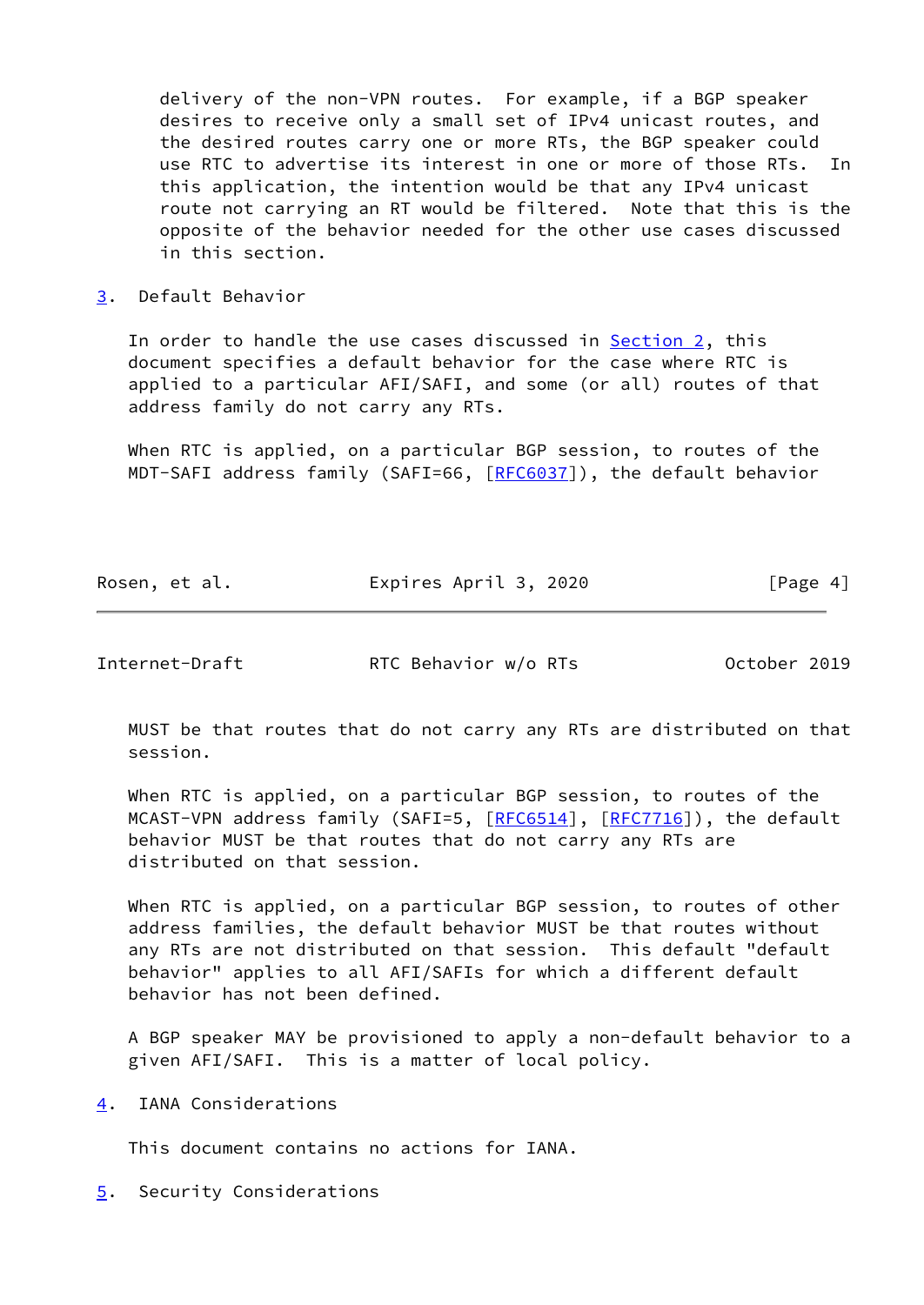The security considerations of  $[REC4684]$  apply.

 The procedures of this document may allow the distribution of certain SAFI-5 and SAFI-66 routes, in situations where some implementations of RTC would previously have prevented their distribution. However, it is necessary to distribute such routes in order for the applications using them to operate properly. Allowing the distribution of such routes does not create any new security considerations beyond those of the applications that use the routes.

- <span id="page-5-0"></span>[6](#page-5-0). References
- <span id="page-5-1"></span>[6.1](#page-5-1). Normative References
	- [RFC2119] Bradner, S., "Key words for use in RFCs to Indicate Requirement Levels", [BCP 14](https://datatracker.ietf.org/doc/pdf/bcp14), [RFC 2119](https://datatracker.ietf.org/doc/pdf/rfc2119), DOI 10.17487/RFC2119, March 1997, [<https://www.rfc](https://www.rfc-editor.org/info/rfc2119) [editor.org/info/rfc2119](https://www.rfc-editor.org/info/rfc2119)>.
	- [RFC4360] Sangli, S., Tappan, D., and Y. Rekhter, "BGP Extended Communities Attribute", [RFC 4360,](https://datatracker.ietf.org/doc/pdf/rfc4360) DOI 10.17487/RFC4360, February 2006, <<https://www.rfc-editor.org/info/rfc4360>>.

| Rosen, et al. | Expires April 3, 2020 | [Page 5] |
|---------------|-----------------------|----------|
|               |                       |          |

<span id="page-5-3"></span>Internet-Draft RTC Behavior w/o RTs October 2019

 [RFC4684] Marques, P., Bonica, R., Fang, L., Martini, L., Raszuk, R., Patel, K., and J. Guichard, "Constrained Route Distribution for Border Gateway Protocol/MultiProtocol Label Switching (BGP/MPLS) Internet Protocol (IP) Virtual Private Networks (VPNs)", [RFC 4684](https://datatracker.ietf.org/doc/pdf/rfc4684), DOI 10.17487/RFC4684, November 2006, <<https://www.rfc-editor.org/info/rfc4684>>.

<span id="page-5-2"></span>[6.2](#page-5-2). Informative References

- [RFC4364] Rosen, E. and Y. Rekhter, "BGP/MPLS IP Virtual Private Networks (VPNs)", [RFC 4364](https://datatracker.ietf.org/doc/pdf/rfc4364), DOI 10.17487/RFC4364, February 2006, [<https://www.rfc-editor.org/info/rfc4364](https://www.rfc-editor.org/info/rfc4364)>.
- [RFC6037] Rosen, E., Ed., Cai, Y., Ed., and IJ. Wijnands, "Cisco Systems' Solution for Multicast in BGP/MPLS IP VPNs",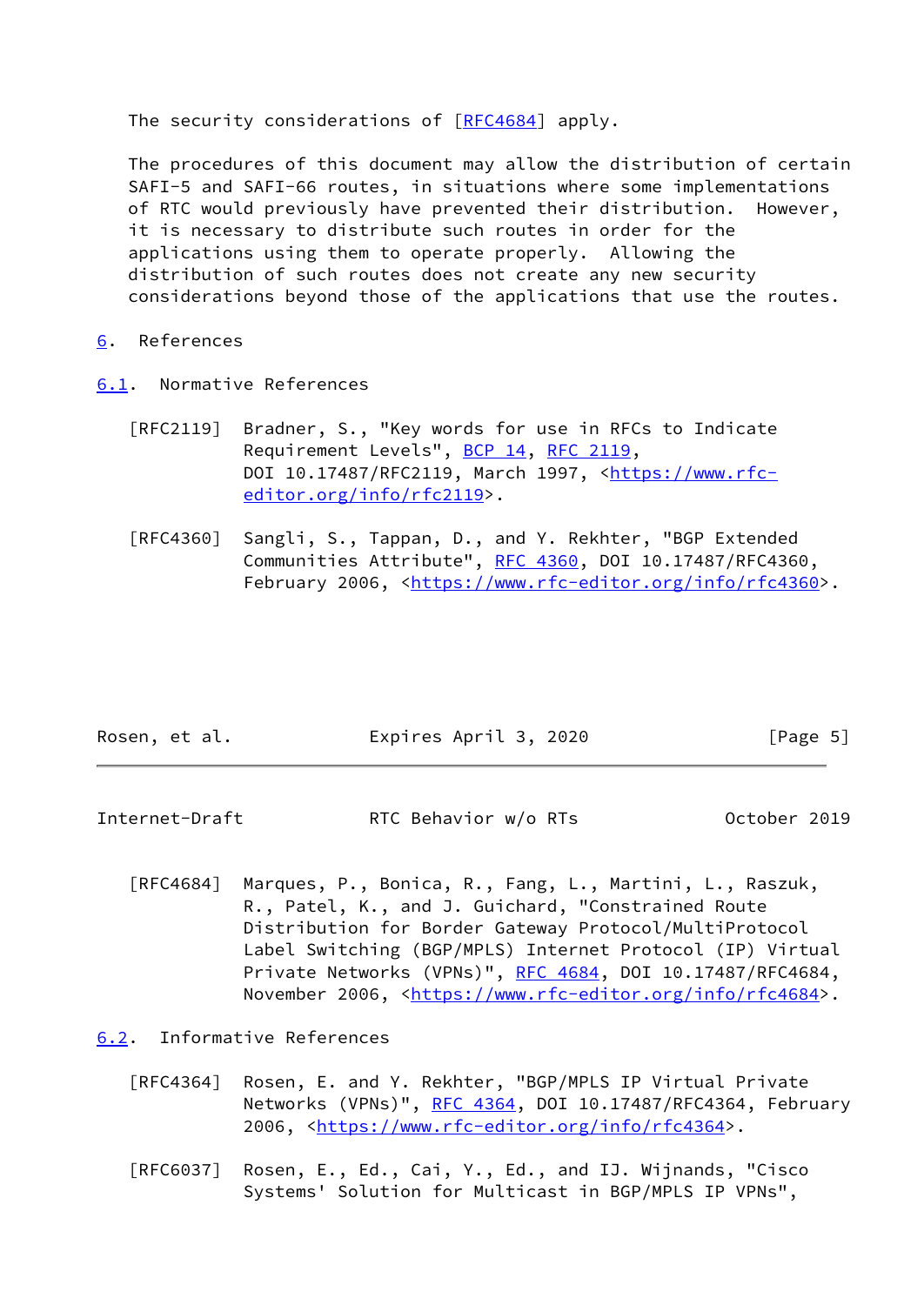[RFC 6037,](https://datatracker.ietf.org/doc/pdf/rfc6037) DOI 10.17487/RFC6037, October 2010, <[https://www.rfc-editor.org/info/rfc6037>](https://www.rfc-editor.org/info/rfc6037).

- [RFC6513] Rosen, E., Ed. and R. Aggarwal, Ed., "Multicast in MPLS/ BGP IP VPNs", [RFC 6513](https://datatracker.ietf.org/doc/pdf/rfc6513), DOI 10.17487/RFC6513, February 2012, [<https://www.rfc-editor.org/info/rfc6513](https://www.rfc-editor.org/info/rfc6513)>.
- [RFC6514] Aggarwal, R., Rosen, E., Morin, T., and Y. Rekhter, "BGP Encodings and Procedures for Multicast in MPLS/BGP IP VPNs", [RFC 6514](https://datatracker.ietf.org/doc/pdf/rfc6514), DOI 10.17487/RFC6514, February 2012, <[https://www.rfc-editor.org/info/rfc6514>](https://www.rfc-editor.org/info/rfc6514).
- [RFC7716] Zhang, J., Giuliano, L., Rosen, E., Ed., Subramanian, K., and D. Pacella, "Global Table Multicast with BGP Multicast VPN (BGP-MVPN) Procedures", [RFC 7716,](https://datatracker.ietf.org/doc/pdf/rfc7716) DOI 10.17487/RFC7716, December 2015, [<https://www.rfc](https://www.rfc-editor.org/info/rfc7716) [editor.org/info/rfc7716](https://www.rfc-editor.org/info/rfc7716)>.

Authors' Addresses

 Eric C. Rosen Unaffiliated

Email: erosen52@gmail.com

 Keyur Patel Arccus

Email: keyur@arccus.com

| Rosen, |  | et al. |
|--------|--|--------|
|--------|--|--------|

Expires April 3, 2020 [Page 6]

Internet-Draft RTC Behavior w/o RTs October 2019

 Jeffrey Haas (editor) Juniper Networks, Inc. 1133 Innovation Way Sunnyvale, California 94089 United States

Email: jhaas@juniper.net